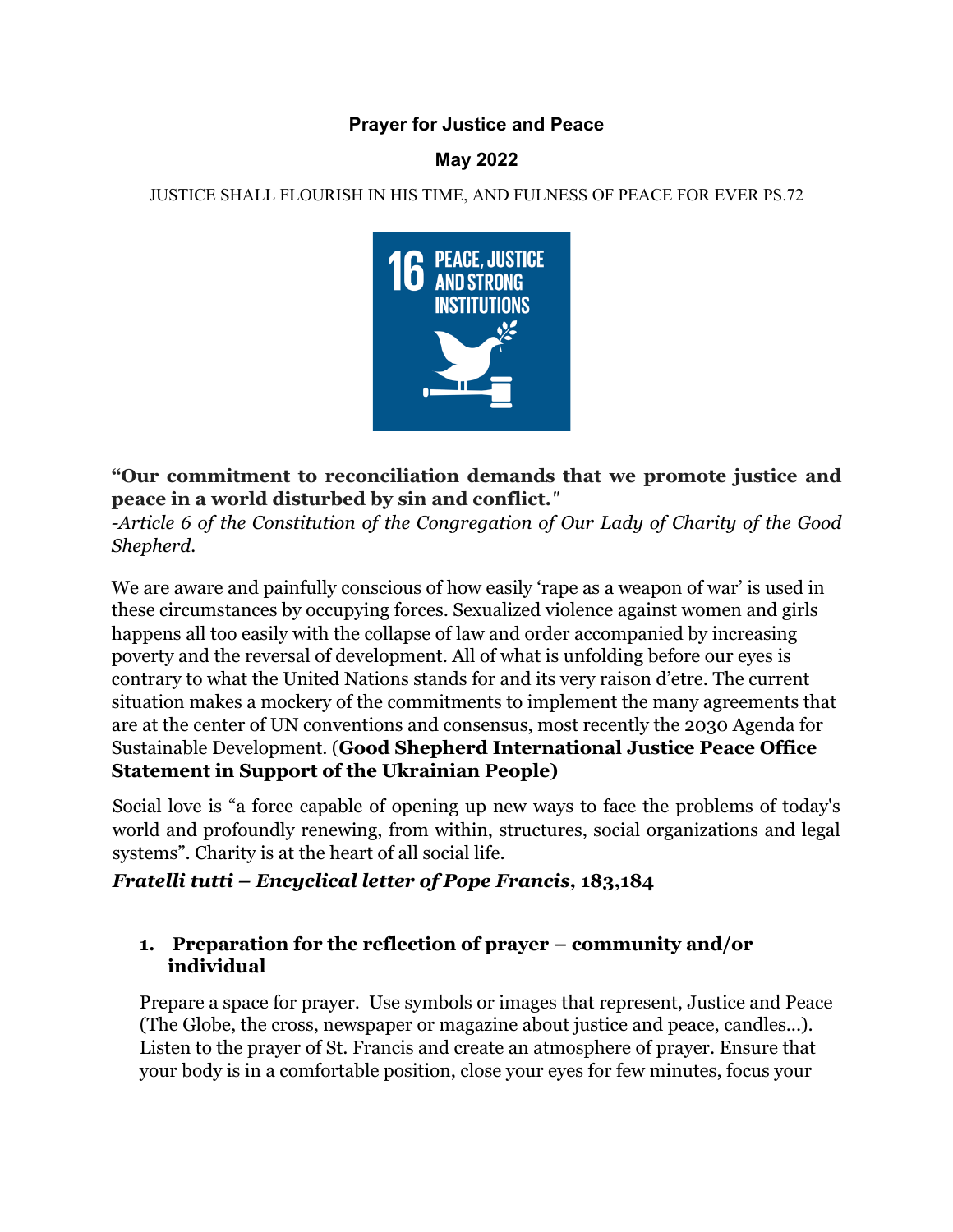mind and heart and be attentive to the cry of the people in your heart, open your eyes gently and contemplate the scenery.

# 2. **Song for gathering, "the Lord hear the cry of the poor " By John B. Foley**

The Cry of the Poor John Foley, SJ

The Lord hears the cry of the poor Blessed be the Lord

I will bless the Lord at all times With praise ever in my mouth Let my soul glory in the Lord Who will hear the cry of the poor

The Lord hears the cry of the poor Blessed be the Lord

We proclaim your greatness, O God Your praise ever in our mouth Every face brighten in Your light For You hear the cry of the poor

The Lord hears the cry of the poor Blessed be the Lord

## **Opening Prayer**: **pray the Ps.34 or Ps.86**

Psalm 86

- 1 Hear me, Lord, and answer me, for I am poor and needy.
- 2 Guard my life, for I am faithful to you; save your servant who trusts in you.

You are my God; 3 have mercy on me, Lord,

for I call to you all day long.

- 4 Bring joy to your servant, Lord, for I put my trust in you.
- 5 You, Lord, are forgiving and good, abounding in love to all who call to you.
- 6 Hear my prayer, Lord; listen to my cry for mercy.
- 7 When I am in distress, I call to you, because you answer me.

8 Among the gods there is none like you, Lord;

no deeds can compare with yours.

9 All the nations you have made will come and worship before you, Lord; they will bring glory to your name.

10 For you are great and do marvelous deeds;



11 Teach me your way, Lord,

 that I may rely on your faithfulness; give me an undivided heart,

that I may fear your name.

12 I will praise you, Lord my God, with all my heart;

I will glorify your name forever.

13 For great is your love toward me; you have delivered me from the

depths, from the realm of the dead.

14 Arrogant foes are attacking me, O God;

 ruthless people are trying to kill me they have no regard for you.

15 But you, Lord, are a compassionate and gracious God,

 slow to anger, abounding in love and faithfulness.

16 Turn to me and have mercy on me; show your strength in behalf of your servant;

save me, because I serve you just as my mother did. *(silence)*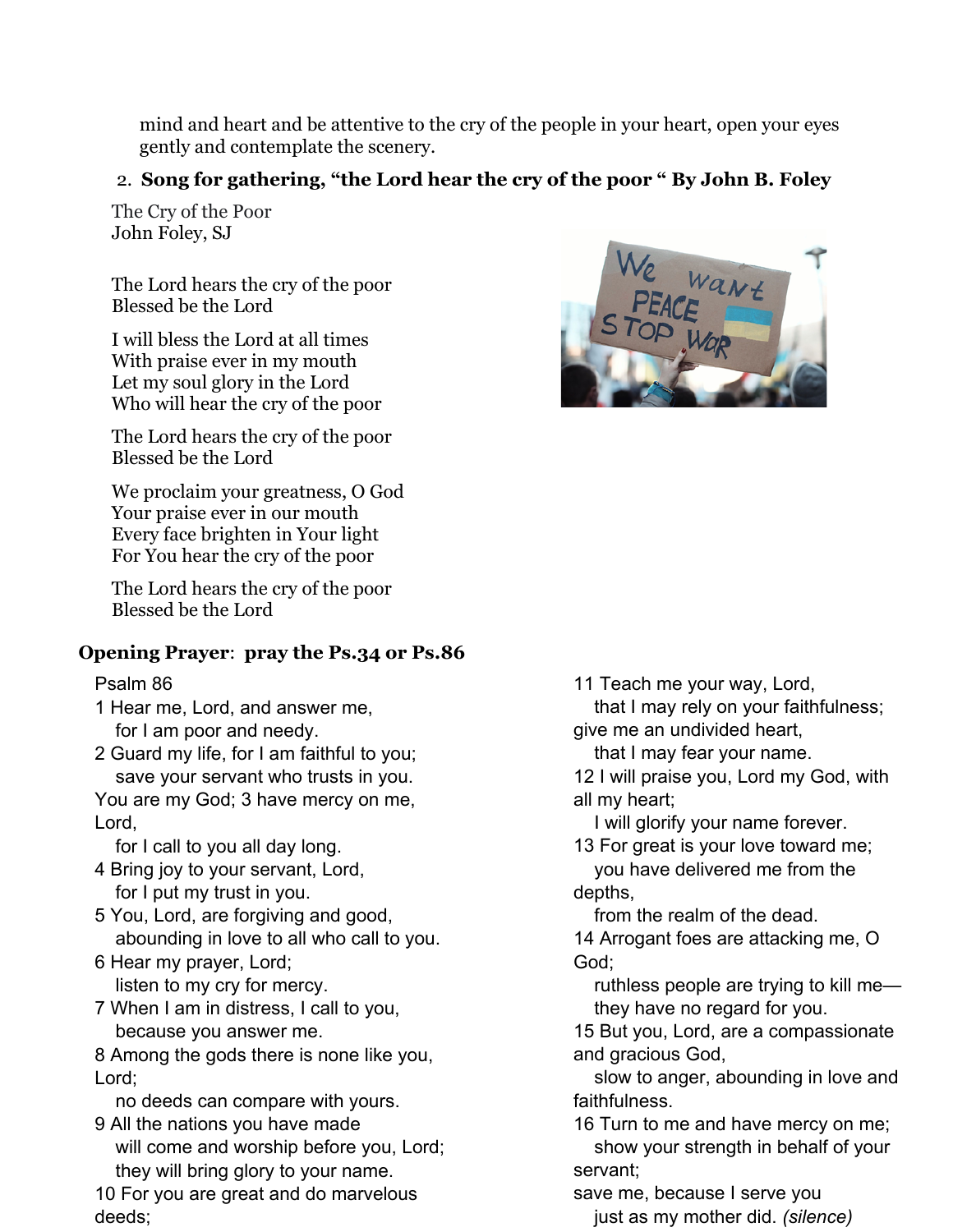### **Reading: Matthew:5,1-12**

#### **Reflection and sharing:**

### *Blessed are those who mourn, for they shall be comforted.*

Let us remember the people today who are fleeing from their own mother land because *of the selfishness of others. Blessed are those who hunger and thirst for righteousness, for they will be satisfied. We are called to listen and respond to the cry of children, the elderly, mothers, entire families and all people who hunger and thirst for justice and peace.* 

*(A moment of integration before* intercession*.)*

#### **Intercessions**:

- Teach us to make a firm commitment where we are, in connection with the "Laudato Si and Fratteliti-tutti Platform for Action". Lord, hear our prayer
- Bless those who are working for Justice and Peace over the world to combat the devastating effects and destruction of the planet. Lord, hear our prayer
- Grant us to listen to your Word, to have a life of deep prayer and to live your Love, so that we may respect life in the image of Christ. Lord, hear our prayer
- For all those who have fallen victim to hatred and inhumanity, for those loved ones who are left behind to mourn, for the souls of those whose hearts are cold, Lord, hear our prayer.
- For the children who are being born into this world of conflict and violence, for women and mothers who suffer needlessly, Lord, hear our prayer.
- For all those who have been forced into unemployment, who long to return to work, for all those who struggle to support their families, Lord, hear our prayer.
- For the soldiers who are misguided in thinking that their bullets will bring about peace, for those who feel called to conscientiously object to military orders, Lord, hear our prayer.
- For the children who cry in their beds at night and wonder "what have I done?" For the mothers and fathers who must try to explain the unexplainable, Lord, hear our prayer.
- For all the children who have died before their time, for the soldiers who allow their uniform to strip them of their humanity, for the healers who are denied the opportunity to use their gifts, Lord, hear our prayer.